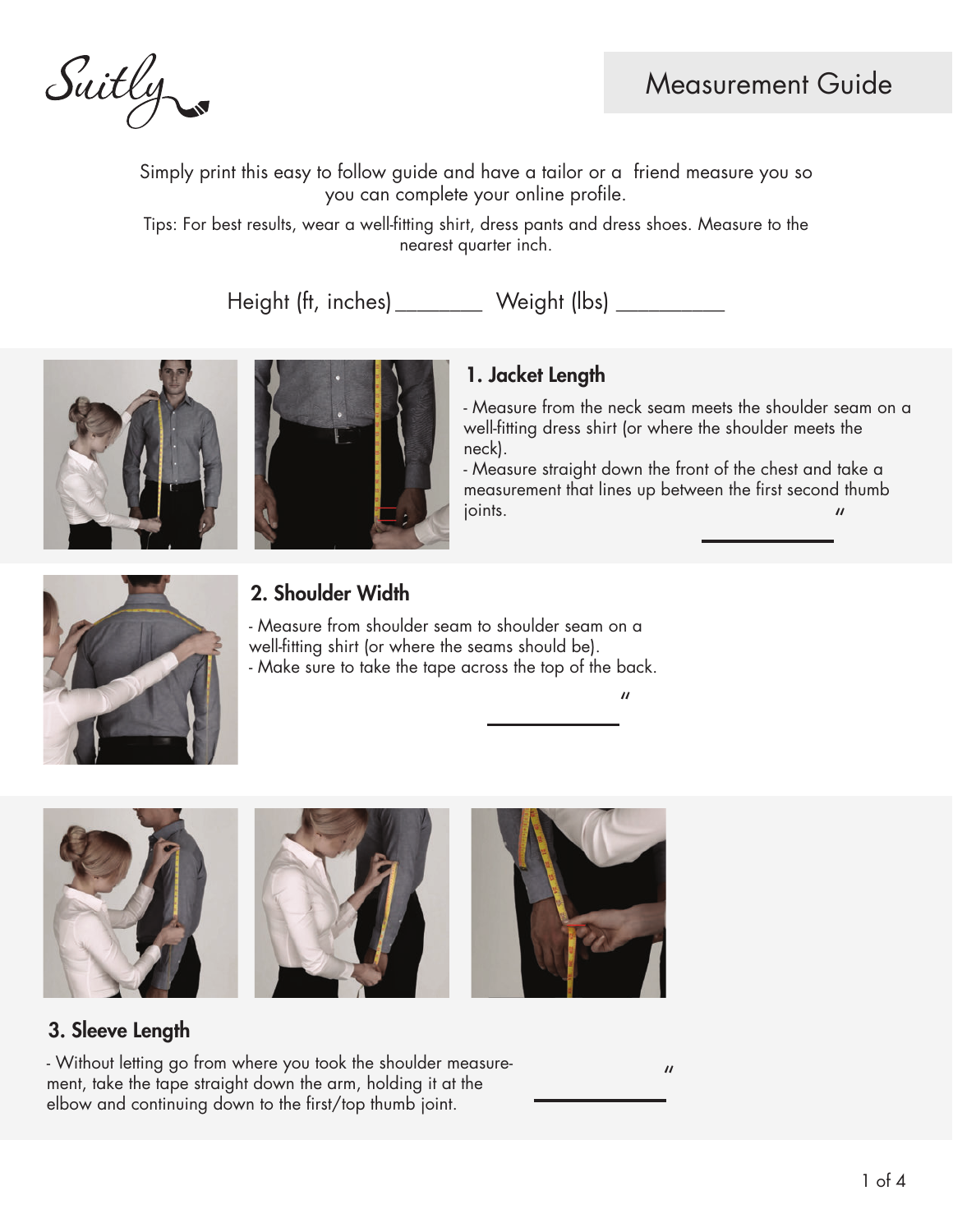Suitly



# 4. Chest

- Measure at the widest point, usually around the nipples

- Make sure the tape is level around the body and not drooping at the back or front -Leave space for 1 finger

 $\mathbf{u}$ 



# 5. Stomach

- Measure at the widest point, usually the belly button
- Make sure the tape is level around the body
- Leave space for 1 finger

 $\mathbf{u}$ 



#### 6. Waist

- Pretend the measuring tape is a belt, but not on top of pants (you can slightly lower your pants)
- Measure all the way around leaving space for 1 finger
- *This is not the same number as the label size for store bought pants*

### 7. Pant Length

- Adjust your pants to the proper height and place the tape at the top of the waist taking it straight down the leg

- Measure to the desired length, usually where the sole meets the shoe, or an inch off the ground if you are not wearing shoes

 $\mathbf{u}$ 

 $\mathbf{u}$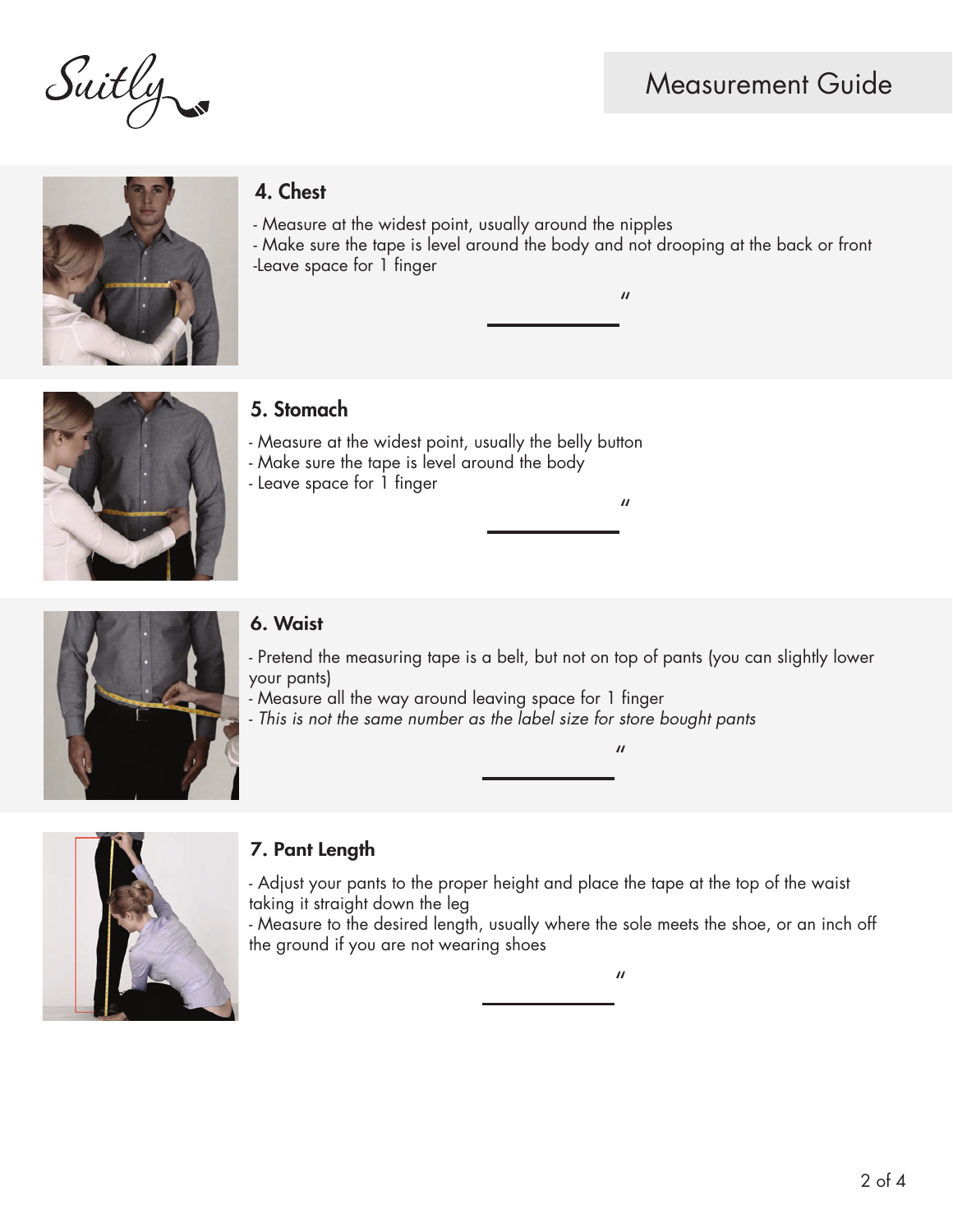Suitly

# Measurement Guide



# 8. Thigh

- Measure around the widest part of the thigh, usually the highest point up the leg - Leave space for 1 finger between the body and the tape

 $\mathbf{u}$ 



#### 9. Knee

- Measure around the knee - Leave space for 1 finger between the body and the tape



#### 10. Seat

- Measure around the hips, where the bum peaks - Leave space for 1 finger between the body and the tape



### 11. Crotch

- Measure snugly from the top of the back of your pants through the legs to the top of the front

 $\mathbf{u}$ 

 $\boldsymbol{\prime\prime}$ 

 $\boldsymbol{\prime\prime}$